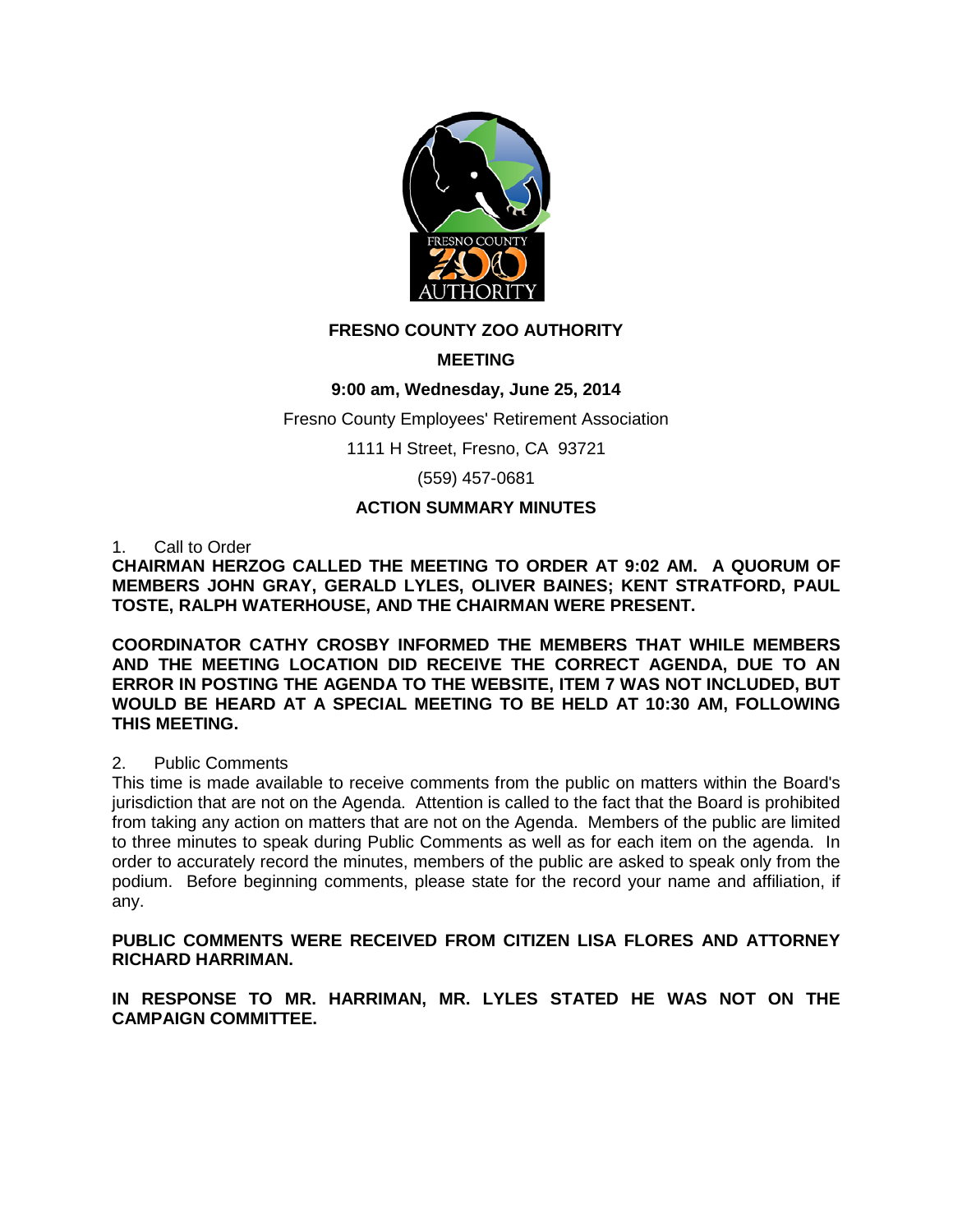#### 3. Consent Agenda

These matters are routine in nature and are usually approved by a single vote. Prior to action by the Board, the public will be given the opportunity to remove any item from the Consent Calendar. Items removed from the Consent Calendar may be heard immediately following approval of the Consent Calendar.

- a. Review and approve minutes of April 30, 2014
- b. Review and approve payment of County of Fresno invoice for Professional and Specialized Services in the amount of \$31,985.54 for April and May 2014

c. Receive Treasurer's Reports for April and May 2014 **APPROVED -- PT/JG**

4. Receive Fresno Chaffee Zoo audit report from Moore, Grider & Co. **KELLI STEEL, AUDIT MANAGER OF MOORE, GRIDER & CO REPORTED AN UNQUALIFIED OPINION HAD BEEN ISSUED, THERE WERE NO FINDINGS, MEASURE Z CLAIM FORMS WERE REVIEWED, FUNDS ARE BEING TRACKED SEPARATELY, AND NO DEFICIENCIES WERE FOUND.**

5. Receive Fresno Chaffee Zoo Director's Report

**DIRECTOR SCOTT BARTON STATED THAT HE WAS ON THE CAMPAIGN COMMITTEE AND COULD REPORT THAT MEMBER LYLES WAS NOT ON IT. HE REPORTED ON DREAM NIGHT, A FREE NIGHT FOR SPECIAL NEEDS CHILDREN AND FAMILIES; THREE RED WOLF PUPS, NOW EXTINCT IN THE WILD IN THE SOUTH-EASTERN US, WERE BORN MAY 18 AND ON VIEW; THE TIGER CUBS WILL BE KEPT ONE TO TWO YEARS BEFORE SENDING TO OTHER ZOOS AND THE PLAN IS TO KEEP ONE OR TWO HERE TO CONTINUE THE BREEDING PROGRAM.**

**DR. GRAY ASKED ABOUT THE CAMPAIGN BUDGET. MR BARTON STATED THAT THOSE FUNDS WOULD REMAIN IN THE BUDGET AND ON ATTORNEY'S ADVICE, BE USED TO PROMOTE THE ZOO, NOT THE RENEWAL CAMPAIGN. HE STATED THAT THE CAMPAIGN COMMITTEE HAS AN ENTIRELY SEPARATE STAFF AND BUDGET FROM THE ZOOCORP, AND ZOOCORP FUNDS ARE NOT NEEDED. CHAIRMAN HERZOG URGED MONTHLY REPORTING IN AN EFFORT TO BE TRANSPARENT. MEMBER TOSTE URGED CHANGING THE BUDGET TO ELIMINATE THE DISTRACTION.** 

**MEMBER WATERHOUSE ASKED FOR THE NAME AND ADDRESS FOR DONATIONS. MR. BARTON PROVIDED: KEEP OUR ZOO, 6084 N. FIGARDEN DR. #214 FRESNO, CA 93722.**

**MR LYLES COMMENTED ON THE CHANGE IN BOS POLICY THAT HAS CAUSED THE "SCRAMBLE BACKWARDS" OVER THINGS THAT WERE ALLOWABLE AS PER THE 2004 ORDINANCE, AND THAT TIME SHOULD BE ALLOWED TO MAKE NEEDED CHANGES TO DOCUMENTS WITHOUT UNNECESSARY SUSPICION. COUNSEL WILLE POINTED OUT THAT THE ZOOCORP CONTRACT WITH THE AUTHORITY ALREADY PROVIDES THAT ANY AMENDMENTS TO THEIR BUDGET BE BROUGHT BACK TO THE AUTHORITY.**

**PUBLIC COMMENTS WERE RECEIVED FROM MR HARRIMAN.**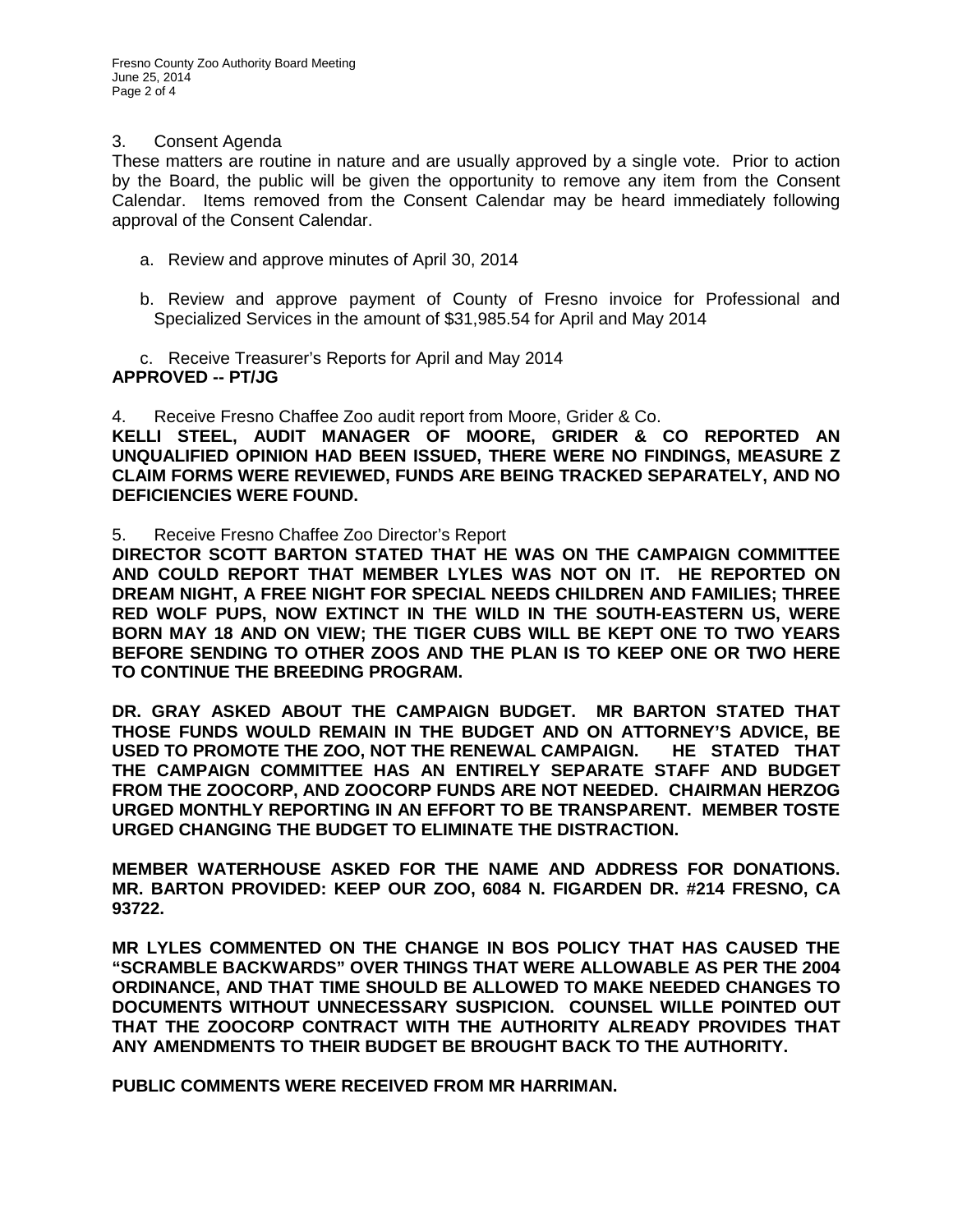Fresno County Zoo Authority Board Meeting June 25, 2014 Page 3 of 4

6. Receive Fresno Chaffee Zoo Finance Director's report

**BRIAN GOLDMAN REPORTED THAT AS OF JUNE 24, 2014, OVERALL INCOME WAS 2% GREATER THAN LAST YEAR. SELF-GENERATED REVENUE AND ATTENDANCE INCOME WERE 4% AND 9% AHEAD OF LAST YEAR, RESPECTIVELY, AND THAT PERSONNEL AND OPERATING EXPENSES WERE 8% AND 10%, UNDER THE YEAR-TO-DATE BUDGET. HE STATED THAT BUDGETS ARE TYPICALLY NOT AMENDED, RATHER FUNDS ARE RE-ALLOCATED, BASED ON FORECASTS, AND STARTING NEXT MONTH HE WILL ADD A COLUMN FOR FORECASTS. MEMBER TOSTE URGED AN AMENDMENT, EVEN IF UNUSUAL. MR. GOLDMAN STATED HE WOULD BRING THE MATTER TO THE ZOOCORP BOARD.**

## **CHAIRMAN HERZOG STATED THAT DUE TO ITS OMISSION TO THE POSTED AGENDA ON THE ZOO AUTHORITY WEBSITE, ITEM 7 WOULD BE HEARD DURING A SPECIAL MEETING TO BE HELD AT 10:30, OR AS SOON THEREAFTER AS POSSIBLE.**

7. Discuss current status and possible options for management of subcontractor's retention funds for Africa Adventure and for future projects' retention and payments; and,

- a. Direct staff to pay retention funds withheld to date for African Adventure and for each future African Adventure claim, and/or,
- b. Direct staff to return with additions for possible adoption that address retention to the Authority's Procedures for Approving and Administering Measure Z Funds.
- 8. Receive verbal report from Zoo Authority Coordinator regarding:
	- c. Board of Supervisor's adoption of resolution placing Zoo Authority Ordinance 2014-01 on November 2014 ballot; and
	- d. Board of Supervisors' request that Zoo Authority and Zoo Corporation consider certain amendments to Agreement Regarding Procedures For Distribution of Tax Revenue to the Chaffee Zoo; and
	- e. Board of Supervisors' request that Zoo Authority consider change in policy to require presentation of proposed amendments to agreements with Zoo Corporation and amendments to Zoo Authority bylaws to Board of Supervisors prior to approval.

**COORDINATOR CATHY CROSBY REPORTED ON THE JUNE 17, 2014 PRESENTATION OF THE MEASURE Z ORDINANCE TO THE BOARD OF SUPERVISORS (BOS); THEIR CONCERNS REGARDING CONFLICT OF INTEREST REPORTING BY THE ZOO AUTHORITY; AND FIRST APPROVING AN AMENDED ZOO AUTHORITY/ZOOCORP AGREEMENT OR CHANGES TO ZOO AUTHORITY BYLAWS.**

**CHAIRMAN HERZOG, WHO HAD PRESENTED THE MEASURE Z EXTENSION ITEM TO THE BOS, ENQUIRED ABOUT A HIGHER LEVEL OF REPORTING FOR THE AUTHORITY. COUNSEL WILLE SAID STAFF WOULD REPORT ON IT AT THE NEXT MEETING AND ALSO STATED THAT REVISING THE 2005 AGREEMENT WITH THE ZOOCORP WAS NOT NECESSARY, BUT LANGUAGE COULD BE ADDED IF MEMBERS DETERMINED IT WAS APPROPRIATE. CHAIRMAN HERZOG DIRECTED COUNSEL WILLE TO WORK WITH THE ZOOCORP ON AMENDING THE AGREEMENT.**

**CHAIRMAN HERZOG INFORMED THE MEMBERS THAT HE HAD AGREED TO BRING THE SUPERVISOR'S REQUESTS TO THE AUTHORITY FOR CONSIDERATION, INCLUDING THE REQUEST TO INCLUDE IN THE AUTHORITY'S BYLAWS THE REQUIREMENT THAT ANY CONTRACT CHANGES WITH THE ZOOCORP WOULD NEED TO BE FIRST**